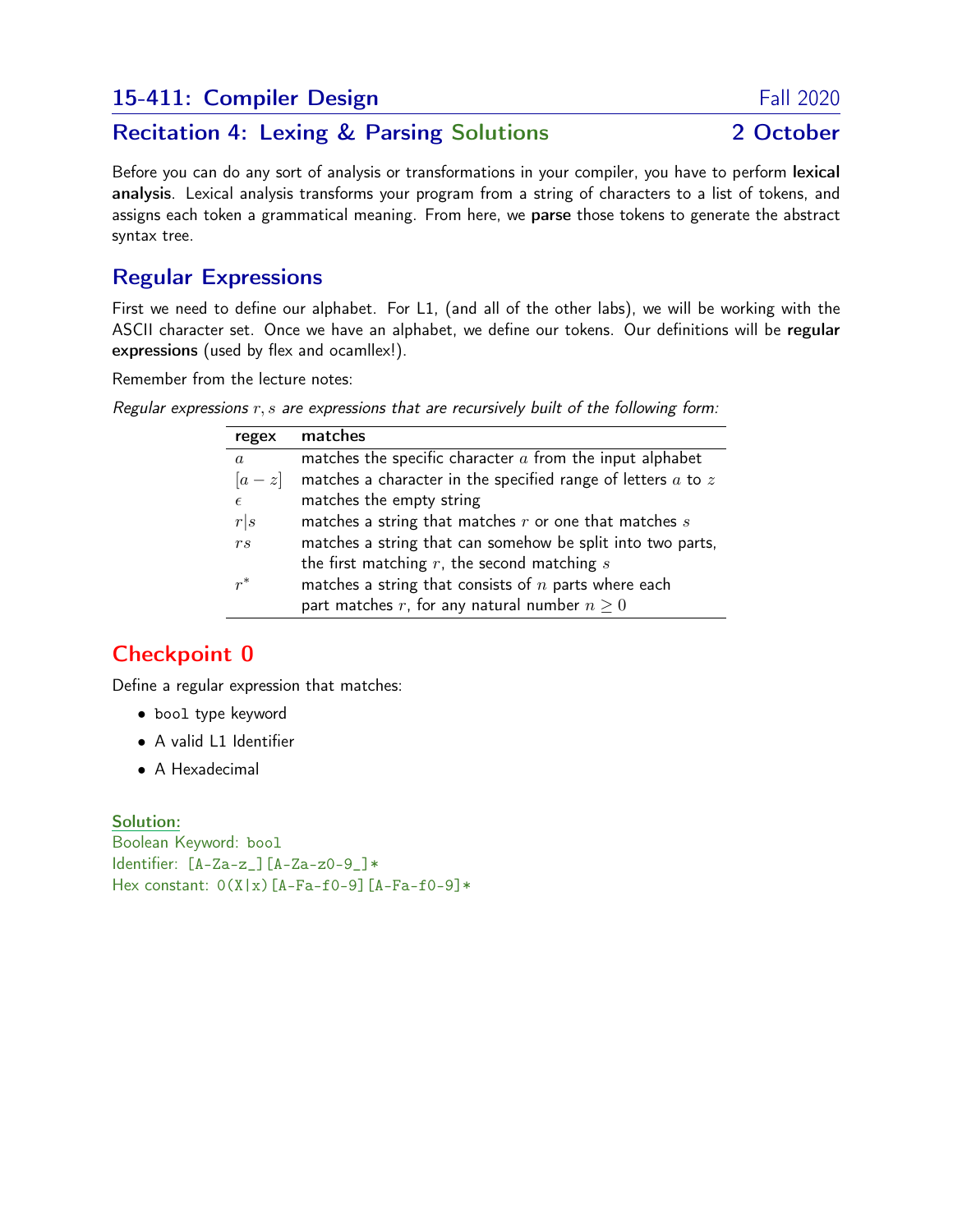#### Finite Automata

Regular expressions lend themselves naturally to finite automata. Implementation is mostly straightforward, and there are some fun proofs that say regular expressions and finite automata are interchangeable.

When constructing an automata for a regular expression, we need to be careful and accept the longest possible valid token. If we did not have that guarantee, formula might lex as the keyword for followed by an identifier, rather than as a single identifier.

In lecture, we discussed details of how we can efficiently convert a NFA into a DFA, but in your compiler you will use a lexer generator that will handle the implementation for you. You simply define tokens in a regular expression-like manner and the lexer will generate a function that consumes a string input and produces a list of tokens. Yet we still believe this to be a useful exercise.

### Checkpoint 1

Create a DFA that accepts valid hexadecimal constants and rejects all other strings.

#### Solution:



#### Lexing

#### Checkpoint 2

Remember that the lexer is responsible for reading in an input program/string and producing a stream of tokens/symbols that are then later consumed by the parser. As an exercise, try lexing the following segment of a C0 program. You may choose whatever textual representation you deem best for each symbol (i.e " $(" \rightarrow "LPARENT$ ).

```
1 if (score < 100) {
2 return 1;
3 }
```
#### Solution:

| if ( | score < | 100                                                                         |  | return 1 |  |  |
|------|---------|-----------------------------------------------------------------------------|--|----------|--|--|
|      |         | IF LPAREN IDENT LESSTHAN DECCONST RPAREN LBRACE RETURN DECCONST SEMI RBRACE |  |          |  |  |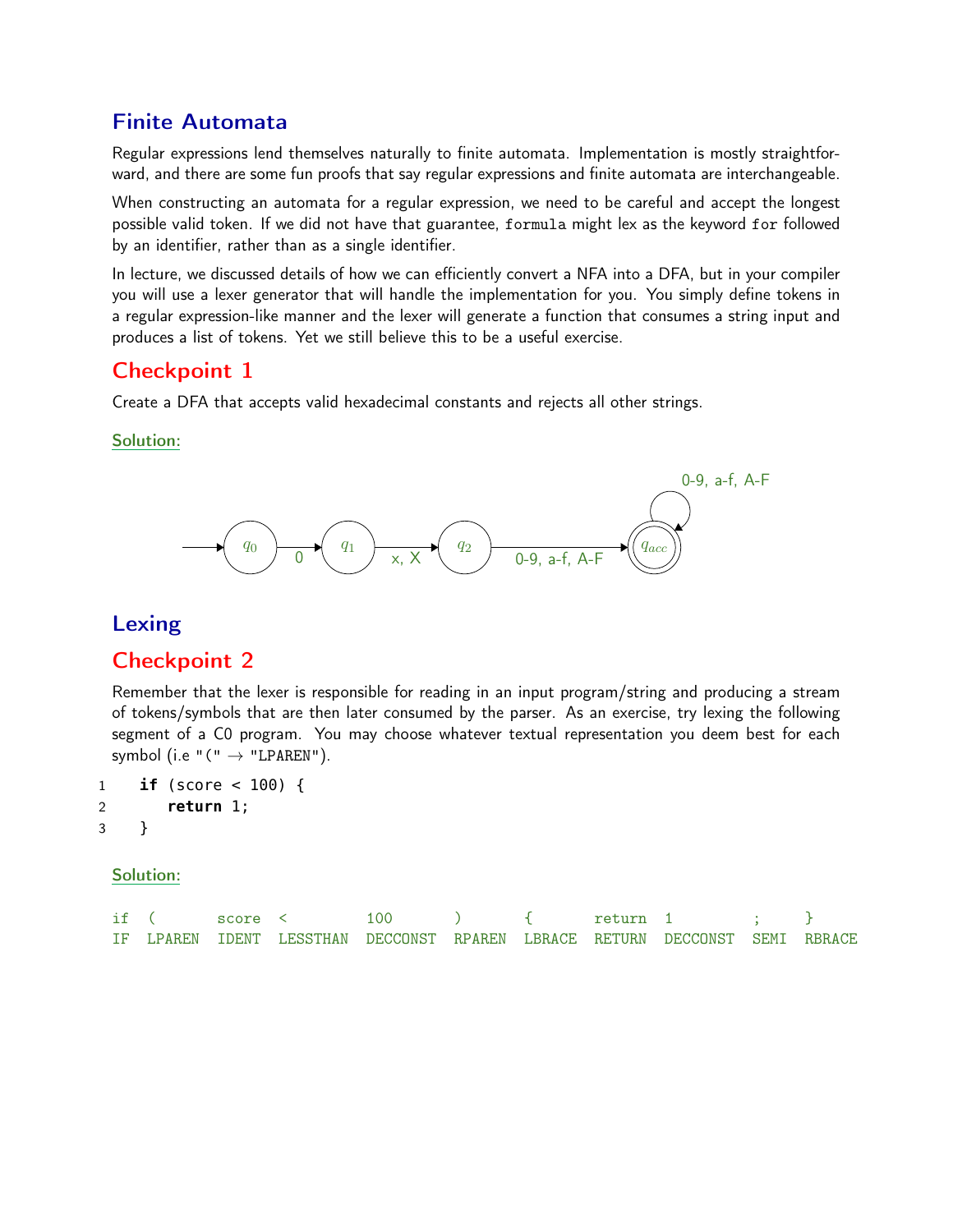#### Grammars & Parsing

Now once you have a stream of tokens from the lexer, the parser can now construct a parse tree from the stream of tokens. Recall from lecture a grammar G for a language L(G) is defined by a set of productions  $\alpha \rightarrow \beta$  and a start symbol S, a distinguished non-terminal symbol.

For a given grammar G with start symbol S, a derivation in G is a sequence of rewritings  $S \to \gamma_1 \to$  $\rightarrow \gamma_n = w \in L(G)$  in which we apply productions from G. Parsing uses this derivation process to produce a parse tree (derivation) for  $w$ , in which the nodes represent the non-terminal symbols and the root being S.

We run into ambiguities when there are multiple possible parse trees for the same token stream. Below we'll take a closer look at possible ambiguities.

#### Grammar Ambiguities

Ambiguities can result as a consequence of the production rules and symbols chosen in defining a grammar  $G$ . An ambiguity in the grammar arises when there are multiple possible valid parse trees for the same token stream.

### Checkpoint 3

Given the context-free grammar G containing productions of the form:

$$
\begin{array}{rcl}\n\gamma_1 & : & A & \rightarrow & \mathsf{A} + \mathsf{A} \\
\gamma_2 & : & A & \rightarrow & \mathsf{A} - \mathsf{A} \\
\gamma_3 & : & A & \rightarrow & \text{int} \\
\gamma_4 & : & A & \rightarrow & \text{id}\n\end{array}
$$

Prove that the grammar G is ambiguous by showing two parse trees for the stream  $1 + 2 - id_x$ .

Solution:

Parse Tree 1:  $A \to A + A \to 1 + (A - A) \to 1 + (2 - A) \to 1 + (2 - id_x)$ Parse Tree 2:  $A \rightarrow A - A \rightarrow (A + A) - A \rightarrow (1 + 2) - A \rightarrow (1 + 2) - id_x$ 

# Conflicts in a LR(k) Parser

Now we will discuss shift-reduce and reduce-reduce conflicts common in LR(k) parsers. Remember from lecture that a bottom-up LR(k) parser parses from left-to-right in a single-pass with right-most derivation using k look-ahead tokens. A shift-reduce parser holds viable prefixes on a stack along with k lookahead symbols with the input stream containing remaining symbols.

 $LR(k)$  parsers at each step must determine whether the parser should *shift or reduce. Shifting* saves the current token on the maintained stack and reads another token while *reducing* applies some rule from the grammar to the front of the current token stack. As such, LR(k) parsers are prone to two common issues when dealing with certain grammars: shift-reduce and reduce-reduce conflicts.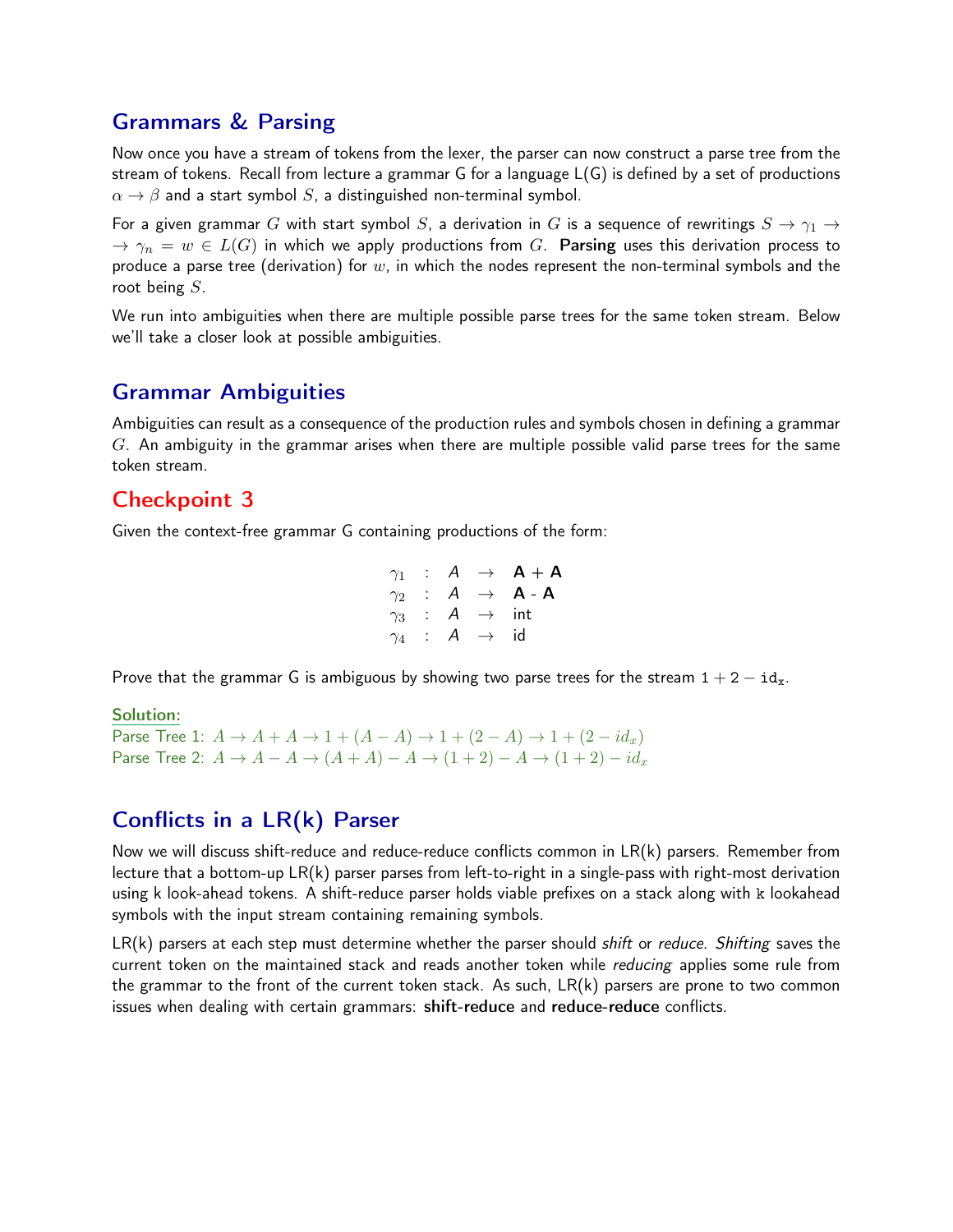## Shift-Reduce Conflicts

A shift-reduce conflict occurs when it is ambiguous whether the parser should shift or reduce.

#### Checkpoint 4

Show that the following grammar has a shift-reduce conflict by showing two different ways to parse the string  $200 * 2 + 11$ . Solution:  $|1 200 * 2 + 11|$ 

|                        | $11$ $200$ $7$ $2$ $1$ $11$    |
|------------------------|--------------------------------|
|                        | $200$    $*$ 2 + 11            |
| $E \rightarrow E + E$  | $E$    $*$ 2 + 11              |
| $E \to E * E$          | $E *   2 + 11$                 |
| $E \rightarrow [0-9]*$ | $E * 2    + 11$                |
|                        | $E * E    + 11$                |
| $E \to (E)$            | $E$    + 11 or $E * E +$    11 |
|                        | $\cdots$<br>$\cdots$           |

## Reduce-Reduce Conflicts

A reduce-reduce conflict occurs when more than one rule in the grammar can be applied.

#### Checkpoint 5

Show that the following grammar has a reduce-reduce conflict by showing a successful and an unsuccessful parse of the string bbbc.

|                          | <b>Solution:</b><br>   bbbc             |                                   |  |
|--------------------------|-----------------------------------------|-----------------------------------|--|
| $S \to Cc$               | $C \parallel b b b c$                   | or D    bbbc                      |  |
| $S \to Dd$               | $Cb$ $  $ $bbc$                         | $Db \mid \cdot \cdot \cdot \cdot$ |  |
| $C \rightarrow \epsilon$ | $C \mid \text{bbc}$ $D \mid \text{bbc}$ |                                   |  |
|                          | $Cb$ $\vert \vert$ $bc$                 | $Db \mid \mid bc$                 |  |
| $C \rightarrow Cb$       | $C \parallel bc$                        | $D \mid \mid bc$                  |  |
| $D\to\epsilon$           | $Cb$    $c$                             | $Db \mid c$                       |  |
| $D \to Db$               | $C \parallel c$                         | $D \mid c$                        |  |
|                          | $Cc$                                    | $Dc$                              |  |
|                          | $S$                                     | ??                                |  |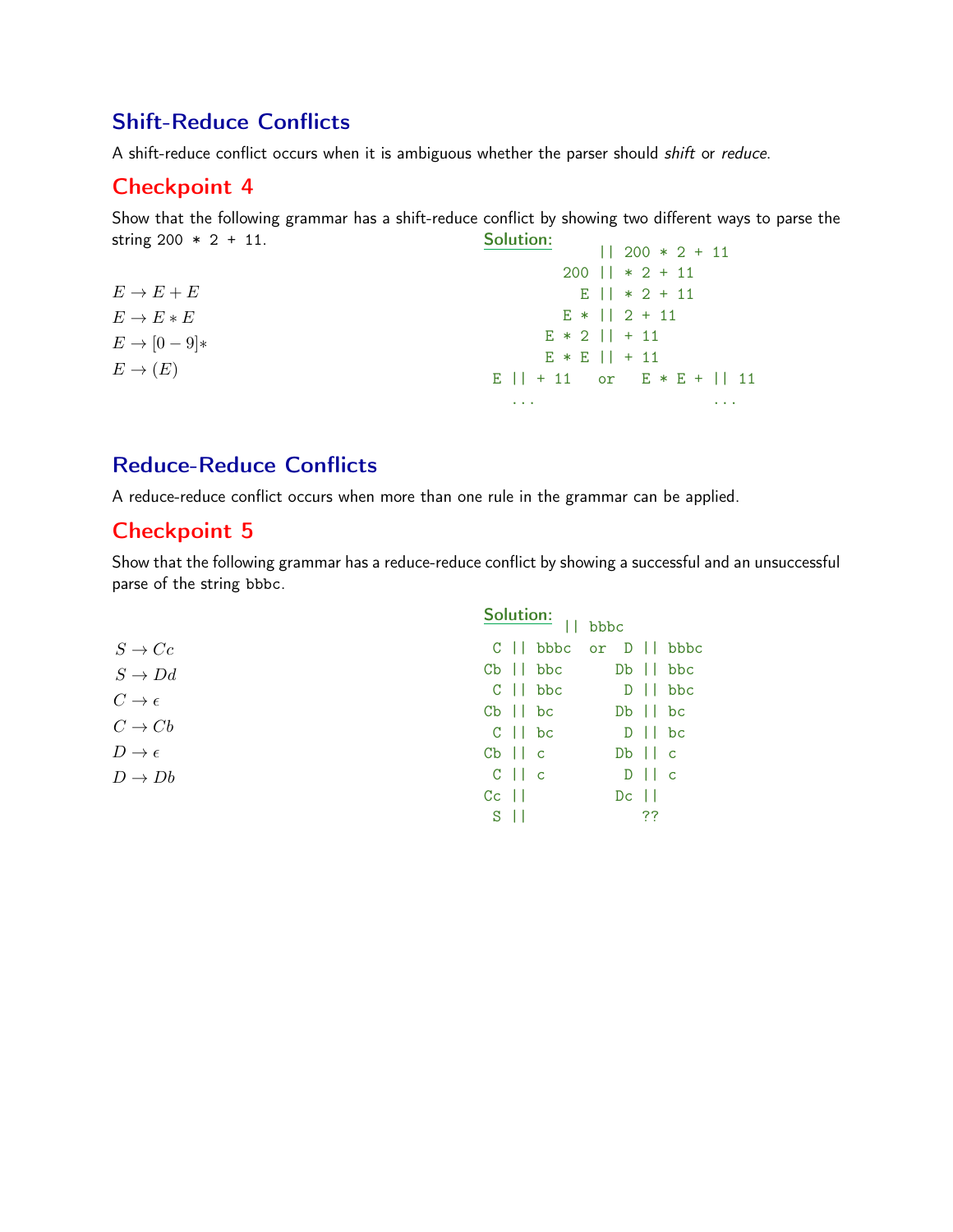## Static Semanntics

Static semantics is a collection of rules for determining whether a program is well-formed or not. Static semantics does not address the issue of runtime behavior but instead answers questions of the nature: are all expressions and statements well-formed, are variable usages correct (i.e declare before use for L2), and do all functions end with an appropriate return statement – amongst other questions based off of the AST.

# Type Checking

Type checking addresses the question of whether all expressions and statements are well-formed when checked against the type system and its rules. For instance, under the L2 type system and L2 rules, type checking is used to ensure that for a statement int  $x = y$ , the variable y is an int and not a bool.

Type checking rules are typically written down as inference rules. An example inference rule for type checking a relational operation is denoted below.

$$
\underbrace{e_1: \texttt{int} \quad e_2: \texttt{int} \quad \texttt{relop} \in \{==, >=, <, >\}}_{\texttt{$e_1$ relop $e_2$ : bool}}
$$

For those unfamiliar with reading inference rules, the inference rule contains three premises: (1)  $e_1$  is an int type, (2)  $e_2$  is an int type, and (3) relop is one of  $\{ ==, >=, <=, < \}$ . If the premises are satisfied, one can then conclude that  $e_1$  relop  $e_2$  is valid and has type bool. If no inference rule can be applied to judge an expression or statement valid, then the type checker deems the expression or statement invalid.

### Checkpoint 6 Writing a type checker

Your L1 starter code includes a basic framework for a type checker. You will need to make changes so that it can handle (non-trivial) blocks and booleans. Type checking is recursive in nature so you will likely have some function that recurses over the AST.

Consider the following set of guiding questions:

- What type-related metadata needs to be stored?
- How will the metadata be stored and accessed for each variable?
- How will type metadata for variables be maintained across scopes?
- What are the inputs to the type checker?
- How will the type checker be invoked?
- How will the type checker check expressions and statements?

Solution: These are just guiding questions. There is no "correct" solution.